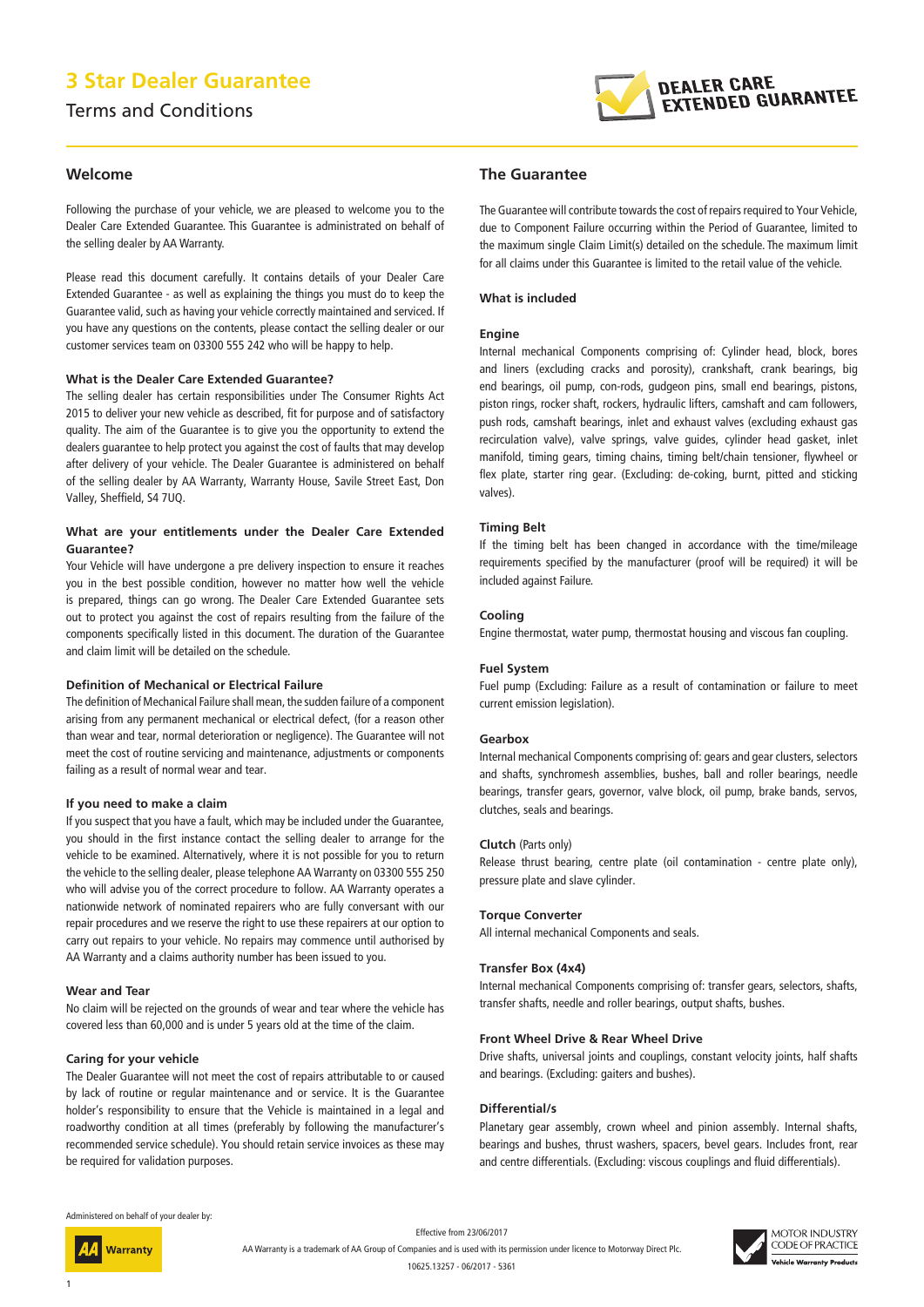### **Propshaft/s**

Propshaft, universal joints and couplings, bearings, includes front and rear transfer shafts 4X4 vehicles. (Excluding: gaiters).

# **Wheel Bearings**

Front and rear wheel bearings.

# **Steering and Suspension**

Steering rack, box and column, idler box, coil springs.(Excluding: gaiters, oil leaks, tracking and balancing).

### **Braking**

Brake master cylinder, calipers, wheel cylinders, brake bias/restrictor valve. (Excluding: wiring and connection faults).

### **Casings**

Damage to casings caused by the failure of an included Component will constitute part of the total claim within the Guarantee limits.

### **Electrical**

Alternator, starter motor and solenoid front and rear windscreen wiper motor, front and rear windscreen washer motor, ignition coil and horn.

### **Turbocharger / Supercharger / Kompressor**

The complete unit including the wastegate is included, providing it was supplied as part of the manufacturer's original equipment.

### **Working Materials**

Should any authorised repair to any of the above Components require essential replacement of or topping up of lubricants, oils or coolant or replacement of the oil filter these shall be included as part of the total claim within the Guarantee limits.

# **For the purpose of clarity:**

### **Oil Seals & Gaskets**

All oil seals and gaskets are included for sudden failure (except where the failure is due to Wear and Tear).

### **Timing Belt**

If the timing belt has been changed in accordance with the time / mileage requirements specified by the manufacturer (receipt required) it will be included against premature Failure.

### **Casings**

Should the failure of an included Component result in damage to any associated casing the replacement will constitute part of the claim within the Claims Limit(s).

### **Working Materials**

Where an authorised repair requires the replacement or topping up of oils, antifreeze or other fluids, or replacement of the oil filter, these costs will be accepted as part of the claim within the Claims Limit(s).

### **Hybrid & Electric Vehicles**

Manufacturer supplied and fitted power generation and transmission components are included (excluding: batteries, wiring, electrical connectors and the disposal of chemical waste resulting from a claim). If the vehicle is not being used for a prolonged period, it must be stored in accordance with the manufacturer's recommendations.

### **Labour and parts costs**

Labour times that can be claimed under the Guarantee will be in accordance with the manufacturers standard repair times the rates charged by our nominated repairers unless agreed beforehand. We may ask the repairer to use guaranteed exchange units or factor parts when repairing your vehicle. Any costs we agree will be based on the prices for these parts.

### **Compensation and costs**

The Guarantee is a contract of compensation which means that if the repairs to Your Vehicle result in the condition of Your Vehicle being better than immediately prior to the Failure, You may be asked to pay a contribution towards the costs.

# **Additional Features**

### **Continental use**

The Guarantee will include Mainland Europe for personal trips to a maximum period of 60 consecutive days. Claims made (in line with the terms of the Guarantee) during continental use will be reimbursed according to U.K. parts and labour costs at that time. Vehicle hire and hotel expenses benefits are not available during continental use.

### **Hotel/Accommodation and rail fare**

Should Your Vehicle suffer a mechanical Failure that falls under the Guarantee away from home and leave you immobile, the Guarantee may pay up to £100 inc. VAT toward the cost of hotel accommodation or Rail Fare expenses to get you home, (provided the Failure results in a valid claim under the terms of the Guarantee).

### **Replacement vehicle hire**

In the event of a valid claim, where the repairs cannot be completed within 8 working hours, the Guarantee may contribute up to £50 inc VAT per day towards the cost of hiring a replacement vehicle. Replacement vehicle hire is limited to a maximum of 7 days for any one claim. The first 24 hours of any rental period or delays resulting from the non-availability of parts are excluded.

### **Recovery**

In the event of a Failure resulting in a valid claim and when Your Vehicle is immobile (or if continued driving could cause danger or further damage) the Guarantee will pay up to £50 inc. VAT. towards the cost of recovering it to a repairing garage.

### **Important**

Replacement vehicle hire, hotel accommodation and rail fare expenses will constitute part of the total claim and costs will be limited to the maximum Claims Limit as stated on the Schedule. Please make sure you provide bona fide receipts so that these costs can be reimbursed.

### **How to Make a Claim**

- 1. If at any time you suspect you have a fault claimable under the Guarantee you should in the first instance contact the selling dealer to arrange for the vehicle to be examined. Alternatively, where it is not possible for you to return the vehicle to the selling dealer, please telephone AA Warranty on 03300 555 250 during office hours where you will be advised of the best course of action to take. Your call may be recorded for training purposes and your own security. No repairs may commence until approval has been given by AA Warranty. You must take all reasonable steps to avoid further damage occurring.
- 2. The following information will be required: (Please have ready prior to telephoning).

(a) Your name, the Guarantee number and vehicle registration number.

(b) Confirmation that your relevant service schedule has been complied with and original receipts are available.

(c) Mileage at time of failure.

- 3. Take your vehicle to the agreed repairer and obtain an estimate. The repairing garage must then telephone AA Warranty quoting the above Guarantee information and an exact cause of failure.
- 4. The Guarantee holder must authorise the dismantling of any components for inspection. Where the Claim falls under the Guarantee, this Guarantee will reimburse the Guarantee holder the cost of dismantling as part of the total claim. (Important - if after dismantling no liability has been found the Guarantee holder must bear the cost of dismantling). Only the components specifically listed will be included under the Guarantee. Labour will be allowed in accordance with the manufacturers standard repair times. Diagnosis costs are the responsibility of the Guarantee holder.
- 5. If the claim is accepted a Claims Authority Number will be issued for a specified agreed cost. Any costs in excess of this amount will remain the Guarantee holder's responsibility.